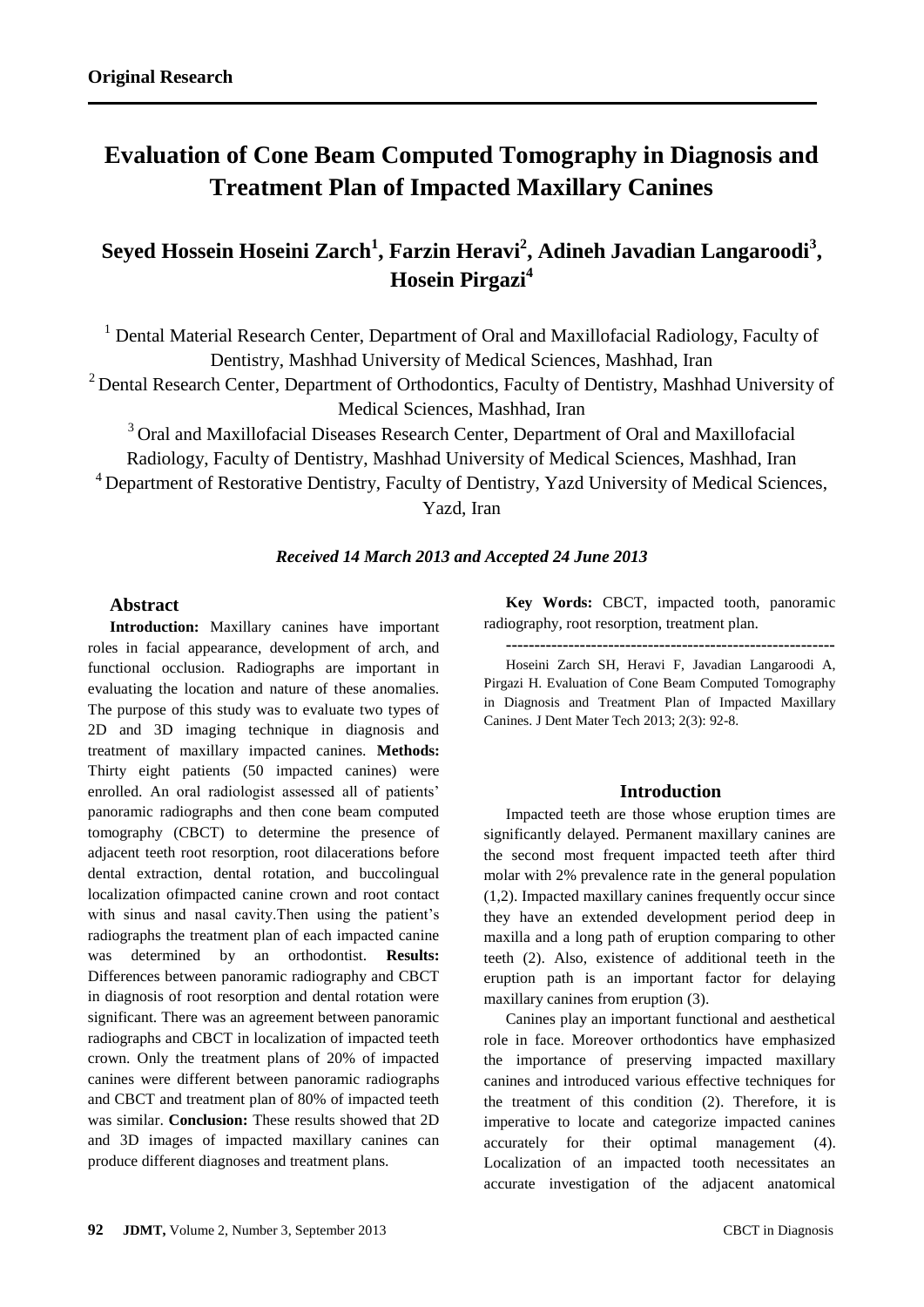structures (5). Contacts between impacted tooth and adjacent teeth roots may have resorptive impacts on the impacted tooth (6). Precise detection of an impacted maxillary canine is the first step of management. Early detection of impacted maxillary canines could reduce the time, complexity, and cost of the treatment as well as its complications (3).

Management of an impacted tooth usually requires interventions of an orthodontic or oral and maxillofacial surgeon. The interventions could be very different including removing the impacted tooth and replacing it with a premolar or prosthetic restoration, removing lateral tooth and replacing it with the impacted canine, removing premolar teeth and bringing the impacted canine inside the arch, or even doing no intervention. Some parameters such as location of the impacted tooth, prognosis of the interventions on the impacted tooth and the adjacent teeth, surgical accessibility, and final treatment functionality have influences on the selection of the intervention. Conventional two-dimensional (2D) radiographic imaging was the most common imaging modality for the diagnosis of impacted maxillary canines as well as treatment planning. Besides, panoramic radiography is widely accepted as a standard in orthodontics for the preoperative diagnosis of such cases. However some weaknesses such as distortion projection errors, blurred images, and complex maxillofacial structures projected onto a 2D plane could reduce the accuracy and validity of 2D panoramic radiographies and increase the risk of misinterpretation  $(5,7)$ .

Although accurate diagnosis and localization of the impacted maxillary canine especially investigating root resorption requires three-dimensional (3D) imaging, such techniques are expensive and expose the patient to a high dosage of radiation. Cone Bean Computed Tomography (CBCT) is a new imaging technique that recently became increasingly important in treatment planning and diagnosis in dentistry. This technique offers undistorted 3D images of patients' teeth without exposing them to high dosages of radiation comparing to conventional CT scans (8-12). Unlike panoramic radiographies CBCT does not distort the images of the impacted teeth (5). Therefore, the present study is designed to investigate whether using either 2D or 3D imaging techniques could result in different diagnoses offering different therapeutic interventions.

### **Materials and Methods**

In this cross-sectional study, fifty impacted canines from thirty eight patients who were referred to a private radiology center in Mashhad, Northeast of Iran during 2010 to 2011 were enrolled. From the thirty eight patients, 12 had bilateral impacted maxillary canines (24 teeth), 14 had left impacted canines, and 12 had right impacted canines.

Only the patients who had both panoramic and CBCT images were included in the study. Panoramic images obtained using Promax (Planmeca, Helsinki, Finland) and CBCT images were produced using Promax 3D (Planmeca, Helsinki, Finland).

Firstly, all panoramic and CBCT images were separately reviewed by an oral radiologist to evaluate different characteristics of the impacted canines including root resorption (external resorption in the middle third and apical part of the tooth), dilaceration (≥45 degrees dilaceration was recorded), rotation (over longitudinal axis), buccolingual tooth crown position in relevance to the root of the lateral tooth, and root contact with sinus and nasal cavity.

Next, all panoramic and CBCT images along radiologist's reviews were presented to an orthodontist to propose the treatment plan for each patient. Different treatment plans were exposure to surgery and orthodontic treatment, removing the impacted tooth and replacing it with premolar or prosthetic reconstruction, removing the lateral tooth and replacing it with the impacted canine, and removing premolar and bringing the impacted canine inside the arch.

Then treatment plans based on panoramic and CBCT images were compared and differences were statistically analyzed to find statistical significance. To achieve sensitivity, specificity, positive predictive value (PPV), and negative predictive value (NPV) of panoramic imaging for the detection of various parameters CBCT was regarded as the standard.

This study is approved by the research deputyship of Mashhad University of Medical Sciences regarding both ethical and methodological issues. A written consent was obtained from each individual following a comprehensive explanation about aims and procedures of the study.

Data were registered and analyzed using SPSS V.16.0. McNemar's test was applied to the data and kappa value calculated for the comparisons. Relative tables were produced to discuss the results. P-values  $\leq$ 0.05 were considered as statistically significant.

### **Results**

A total number of 38 individuals (50 impacted maxillary canines) aged from 12 to 35 years (mean age of 17±5 years) were included in the study. From the 50 evaluated teeth 20% were in males and 80% were in females.

Panoramic images could detect impacted teeth root resorption in 92% of the cases but in 6% of the cases it could not definitely detect the presence of root resorption. In 1 case (2%) panoramic image could not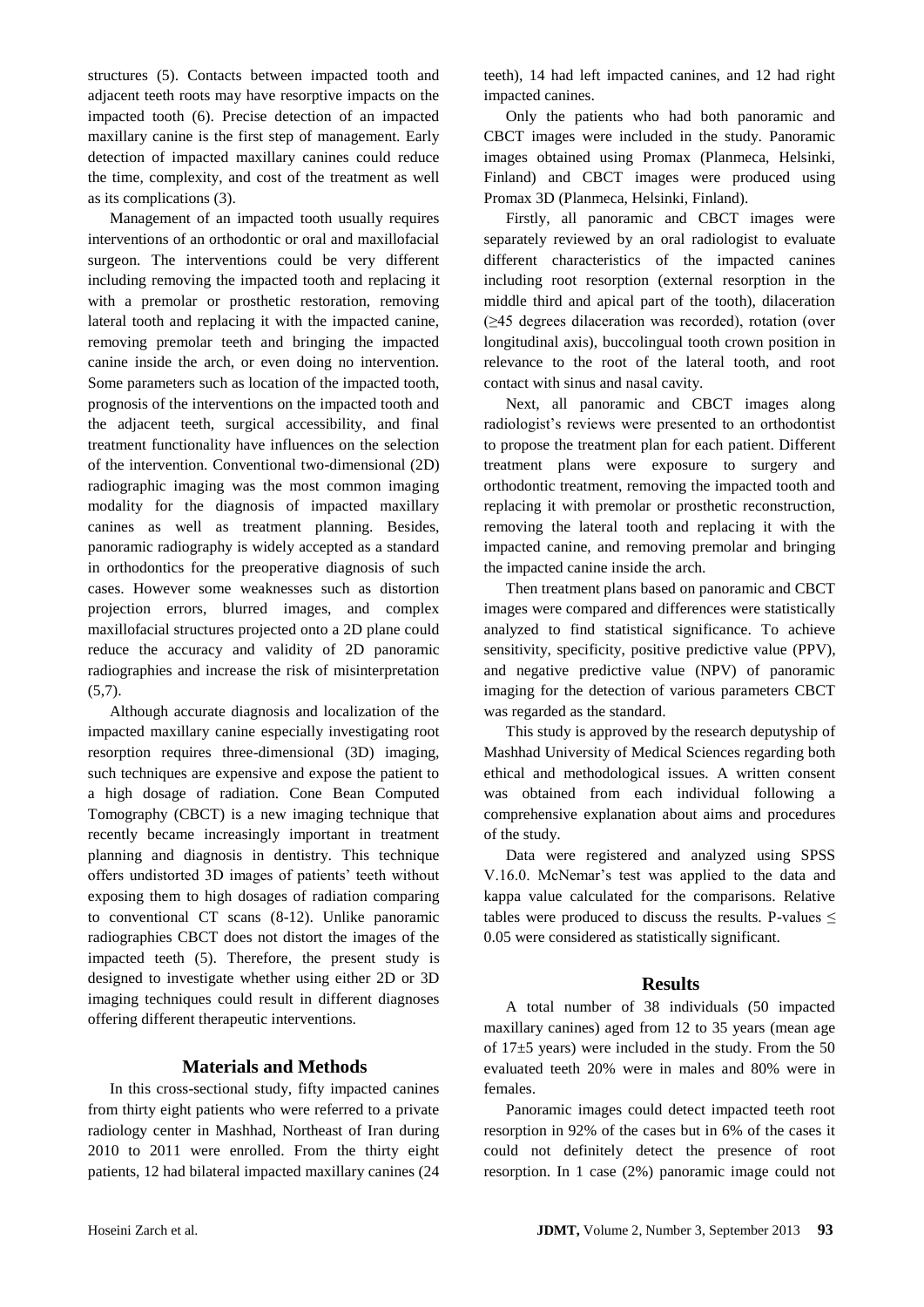show the impacted tooth (Table 1). A significant difference was present between panoramic and CBCT imaging regarding root resorption (P=0.011 kappa=0.054) (Table 2). The sensitivity, specificity, PPV, and NPV of panoramic images in the detection of root resorption was 61%, 45%, 30%, and 75%, respectively (Fig.1  $(A & B)$ ).

Panoramic images could detect dilaceration in 90% of cases and only 8% had an indefinite diagnosis (Table 1). McNemar's test showed no significant difference between panoramic and CBCT images in the detection of dilaceration in impacted canines (P=0.375, kappa=0.39) (Table 2). The sensitivity, specificity, PPV, and NPV of panoramic imaging in detecting dilaceration was 33%, 97%, 67%, and 90% respectively.

Regarding rotation in impacted canines, panoramic images showed definite results for all cases (Table 1). A significant difference between panoramic and CBCT images in the detection of rotation was present (P=0.002, kappa=0.461) (Table 2). The sensitivity, specificity, PPV, and NPV of panoramic images in the detection of rotation was 57%, 95%, 94%, and 58%, respectively.

Panoramic images could definitely detect the presence or absence of tooth contact with sinus space in 74% of the impacted teeth while 24% had indefinite results (Table 1). No significant difference was present between panoramic and CBCT images in the detection of impacted tooth contact with sinus  $(P=0.5,$ 

kappa=0.479) (Table 2). Moreover panoramic images could not detect contact between impacted teeth and the nasal cavity (Table 1).

Detecting the position of impacted tooth crown in relation to adjacent structures some differences between the two imaging techniques were emerged. Panoramic images showed only 2% (n=1) buccally, 24% midline, and 56% palatally impacted canines and left 16% indefinite, while CBCT detected 22% buccally, 14% midline, and 64% palatally impacted canines.(Fig. 2 (A & B)). A significant agreement was present between panoramic and CBCT images in the localization of tooth crown (contingency coefficient  $(CC)=0.58$ ,  $P<0.001$ ). Whenever panoramic images localized tooth crown, there was 89.3% and 83.3% agreement in palatally and midline locations between panoramic and CBCT images. However, there was only 14.3% agreement in buccally impacted canines between the two techniques (Table 3).

The proposed treatment plan for impacted maxillary canines according to either panoramic or CBCT images was similar in 80% of the cases. Also, 70% (n=7) of the remaining impacted teeth with different treatment plans had different reports of root resorption and tooth crown position. A significant agreement between the two imaging techniques regarding treatment plan was also present (CC=0.797, P<0.001) (Table 4).



**Figure 1 (A & B).** Coronal and axial view of CBCT show root resorption in cervical surface of adjacent tooth



**Figure 2 (A & B).** Saggital and axial view of CBCT show buccally position of impacted canine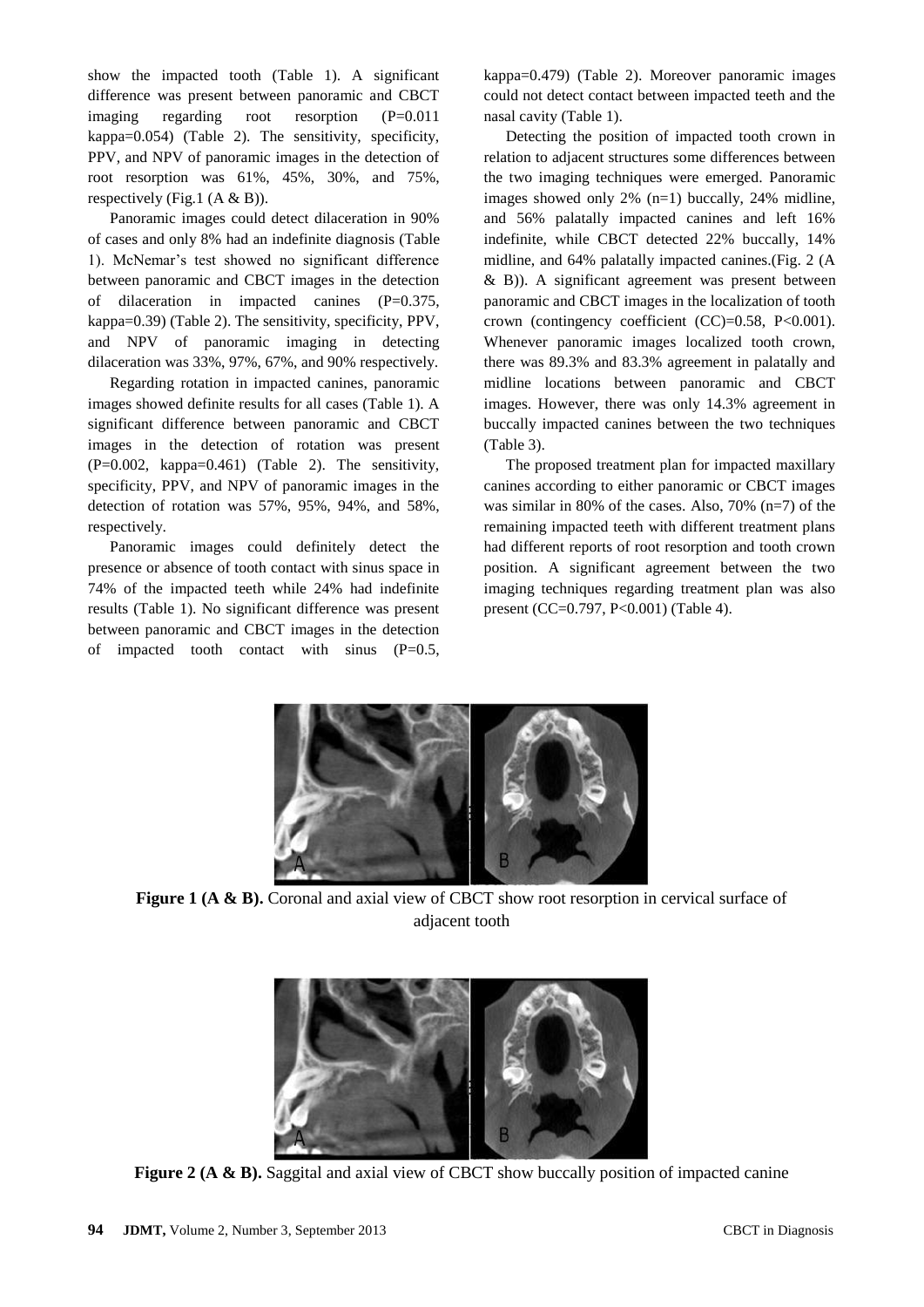|                                                                     |             |         | <b>Positive</b>  | <b>Negative</b> | Undetermined     | <b>Undetected teeth</b> |
|---------------------------------------------------------------------|-------------|---------|------------------|-----------------|------------------|-------------------------|
| <b>Root</b><br>resorption                                           | Panoramic   | Number  | 26               | 20              | 3                |                         |
|                                                                     |             | Percent | 52               | 40              | 6                | $\overline{2}$          |
|                                                                     | <b>CBCT</b> | Number  | 16               | 34              | $\overline{0}$   | $\overline{0}$          |
|                                                                     |             | Percent | 32               | 68              | $\mathbf{0}$     | $\overline{0}$          |
|                                                                     | Panoramic   | Number  | 3                | 42              | $\overline{4}$   | 1                       |
| <b>Dilacerations</b>                                                |             | Percent | 6                | 84              | 8                | $\overline{2}$          |
|                                                                     | <b>CBCT</b> | Number  | 6                | 44              | $\overline{0}$   | $\Omega$                |
|                                                                     |             | Percent | 12               | 88              | $\mathbf{0}$     | $\overline{0}$          |
| <b>Rotation</b>                                                     | Panoramic   | Number  | 18               | 31              | $\boldsymbol{0}$ | 1                       |
|                                                                     |             | Percent | 36               | 62              | $\mathbf{0}$     | $\overline{2}$          |
|                                                                     | <b>CBCT</b> | Number  | 31               | 19              | $\overline{0}$   | $\overline{0}$          |
|                                                                     |             | Percent | 62               | 38              | $\mathbf{0}$     | $\Omega$                |
| <b>Contact with</b><br>sinus<br><b>Contact with</b><br>nasal cavity | Panoramic   | Number  | 1                | 36              | 12               | 1                       |
|                                                                     |             | Percent | $\overline{2}$   | 72              | 24               | $\overline{2}$          |
|                                                                     | <b>CBCT</b> | Number  | 12               | 38              | $\overline{0}$   | $\Omega$                |
|                                                                     |             | Percent | 24               | 76              | $\mathbf{0}$     | $\theta$                |
|                                                                     | Panoramic   | Number  | $\mathbf{0}$     | 45              | $\overline{4}$   | $\mathbf{1}$            |
|                                                                     |             | Percent | $\boldsymbol{0}$ | 90              | 8                | $\overline{2}$          |
|                                                                     | <b>CBCT</b> | Number  | 5                | 45              | $\overline{0}$   | $\Omega$                |
|                                                                     |             | Percent | 10               | 90              | $\boldsymbol{0}$ | $\theta$                |

**Table 1.** The frequency of each assessed parameter in panoramic and CBCT images

### **Table 2.** Comparative analysis of assessed parameters between panoramic and CBCT images

|           |                      |          | <b>CBCT</b>     |                 |  |  |
|-----------|----------------------|----------|-----------------|-----------------|--|--|
|           |                      |          | <b>Positive</b> | <b>Negative</b> |  |  |
|           | Root resorption      | Positive | 8               | 18              |  |  |
|           |                      | Negative | 5               | 15              |  |  |
|           | <b>Dilacerations</b> | Positive | 2               |                 |  |  |
| Panoramic |                      | Negative | 4               | 38              |  |  |
|           | Rotation             | Positive | 17              |                 |  |  |
|           |                      | Negative | 13              | 18              |  |  |
|           | Contact with         | Positive |                 | $\Omega$        |  |  |
|           | sinus                | Negative | 2               | 34              |  |  |

**Table 3.** The frequency of different localizations of impacted canine crown in panoramic and CBCT

|                         | <b>Panoramic</b> |         | CBCT   |         |  |
|-------------------------|------------------|---------|--------|---------|--|
|                         | Number           | Percent | Number | Percent |  |
| <b>Buccally</b>         |                  |         |        | 22      |  |
| <b>Palatally</b>        | 28               | 56      | 32     | 64      |  |
| <b>Midline</b>          | 12               | 24      |        | 14      |  |
| <b>Unknown</b>          |                  | 16      |        |         |  |
| <b>Undetected teeth</b> |                  |         |        |         |  |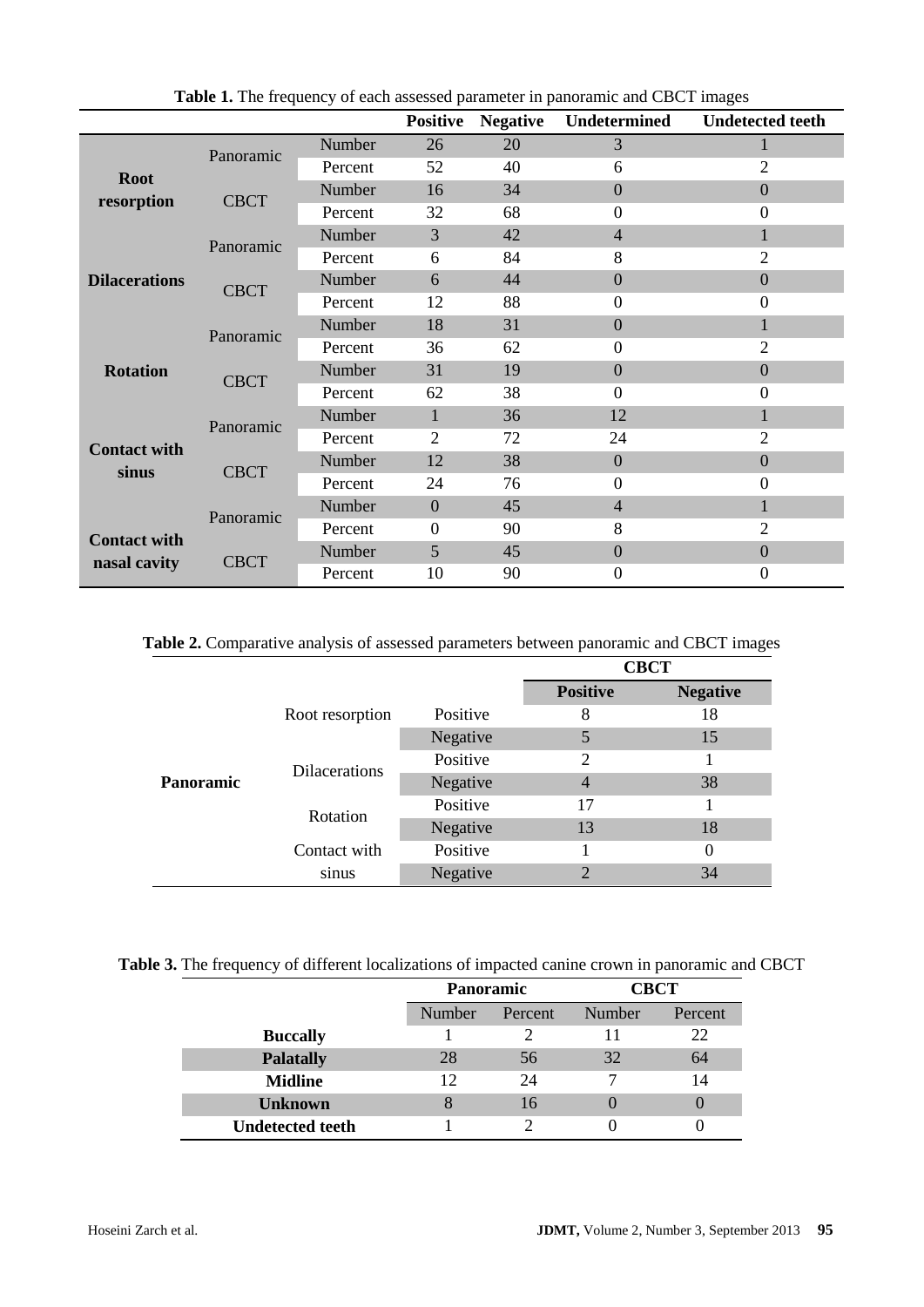**Table 4.** Comparative analysis of different recommended treatment plans between panoramic and CBCT images

|           |                   | <b>CBCT</b> |          |                  |              |               |          |                                                      |      |
|-----------|-------------------|-------------|----------|------------------|--------------|---------------|----------|------------------------------------------------------|------|
|           |                   |             |          |                  |              |               |          |                                                      |      |
|           |                   | Number      |          |                  |              |               |          | Percent Number Percent Number Percent Number Percent |      |
| Panoramic | ∎*                | 30          | 81.1     | $\left( \right)$ |              | $\theta$      |          |                                                      | 20.0 |
|           | $2^*$             |             | $\theta$ |                  | 50.0         | $\theta$      | 0        |                                                      |      |
|           | $3^*$             |             | 13.5     | $\theta$         | $\mathbf{0}$ | $\mathfrak b$ | 100      |                                                      | 20.0 |
|           |                   | າ           | 5.4      | $\Omega$         | $\theta$     | $\theta$      | $\theta$ | 3                                                    | 60.0 |
|           | <b>Indetected</b> |             |          |                  | 50.0         |               |          |                                                      |      |

 $i$  1 = exposure to surgery and orthodontic treatment

2= removing the impacted tooth and replacing it with premolar or prosthetic reconstruction

3= removing the lateral tooth and replacing it with the impacted canine

4= removing premolar and bringing the impacted canine inside the arch

#### **Discussion**

Accurate detection of impacted maxillary canines is very important for both orthodontists and maxillofacial surgeons since it could lead to very different treatment plans that sometimes would be expensive and time consuming.

Also the choice of treatment is influenced by other factors such as the rotation, root resorption, and localization of the impacted canine. Therefore, radiologic evaluations play an important role in the diagnosis and management of these conditions. Meanwhile, CBCT is commercially available and promises to improve the diagnosis of impacted canines. Many recent studies reported successful application of this technique and the potential of 3D imaging techniques for the diagnosis of impacted teeth (8-12). Therefore, this study is designed to investigate the differences between CBCT and panoramic radiography for the detection of impacted maxillary canines as well as to evaluate the impact of such techniques on the management plans offered by orthodontists based on radiographic data.

A recent study reported that the prevalence of impacted maxillary canines varies from 0.9% to 3% (13) and also they were mostly seen in females rather than males (8,14,15). In our study similarly the majority of patients were female (80%) which may be due to the differences of craniofacial growth and development factors between both sexes or even may be a result of frequent orthodontic visits among females with aesthetic purposes.

Mah and Alexanderiani (13) reported that palatally impacted canines (64%) are more common than buccally impacted canines (32%) which were similar to our results.

We found that there are different results between panoramic and CBCT images for each parameter having been evaluated. Although all these differences were not tended to be significant, some showed significance including root resorption, rotation, and buccopalatally tooth crown localization.

Orthodontists and maxillofacial surgeons face challenging difficulties in the treatment of impacted canines. The most common challenge is the adjacent incisor root resorption which is present in 27% to 67% of lateral incisors and 9% to 23% of central incisors (8,10,12). Haney et al. (16) found 63% agreement between panoramic and CBCT imaging in the detection of root resorption. In the present study, a significant difference between both techniques in the detection of root resorption was present. However, panoramic technique could not detect root resorption in 6% of the evaluated teeth. Also, Alqebran et al. (7) found differences between panoramic and CBCT techniques in the detection of root resorption. They also reported the sensitivity and specificity of panoramic images in the detection of root resorption as 78% and 38% respectively while similar values for CBCT were 95% and 75%, respectively. The sensitivity and specificity of panoramic images in our study was 61% and 45% respectively comparing to CBCT as the gold standard. Therefore panoramic radiography would not be an accurate technique for the detection of root resorption.

The most important challenge for a maxillofacial surgeon in keeping or removing the impacted canine is the buccopalatally localization of the tooth crown. Although 2D imaging techniques could accurately localize the majority of impacted teeth sometimes they show weaknesses in the accurate detection of buccolingual location of the impacted tooth and its adjacent structures. Ericson and Kurol (17-19) reported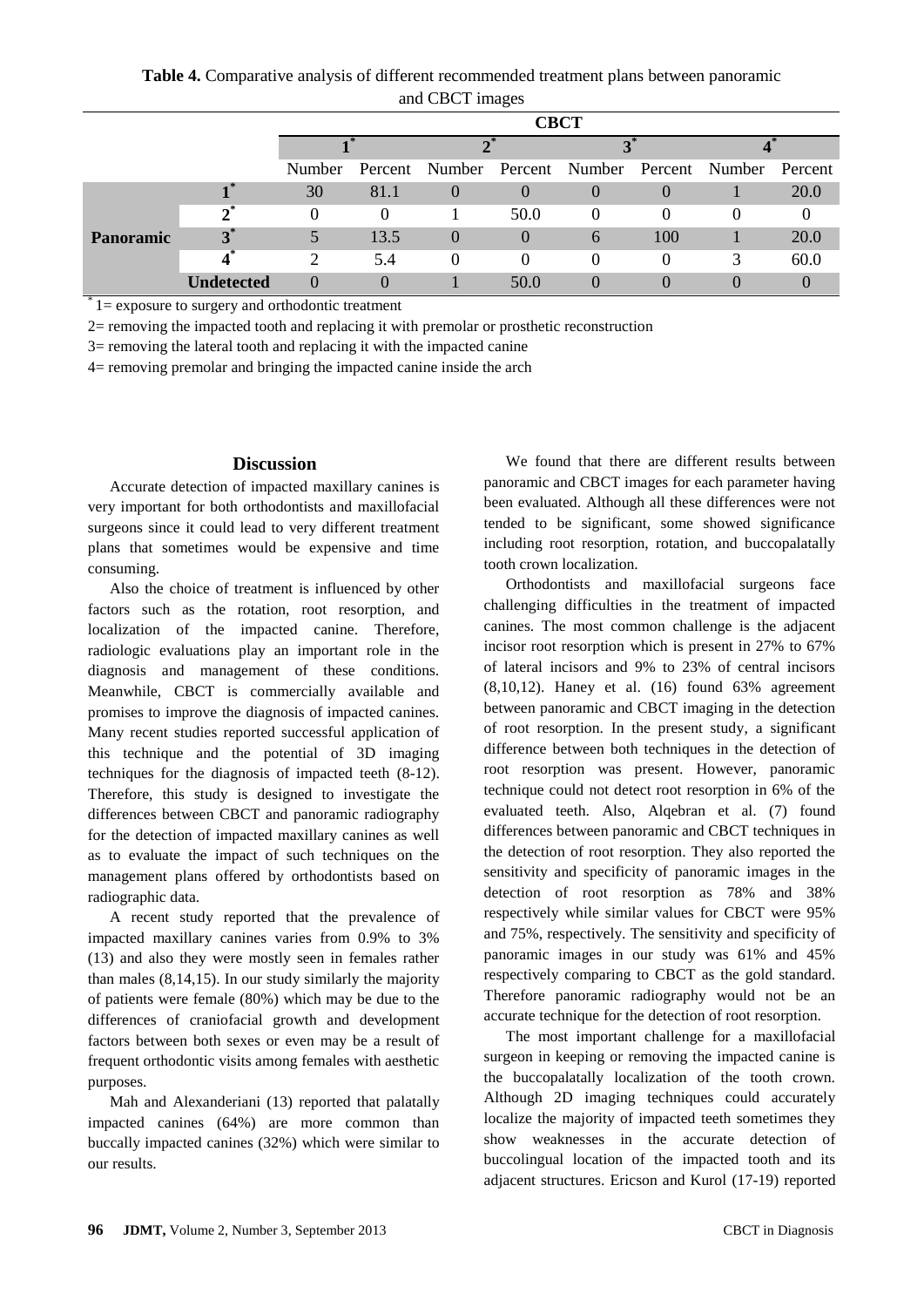that 8% of impacted maxillary canines could not be accurately localized in periapical radiographs. Haney et al. (16) found 82% agreement between 2D and 3D imaging techniques in the localization of impacted tooth crown. We similarly found good agreement between both techniques (P<0.001, kappa=0.58). There was 89.3% and 83.3% agreement between panoramic and CBCT images in localizing impacted tooth crown in palatally and midline impacted teeth respectively while for buccally impacted teeth the agreement rate fell to 14.3%.

Also, we found a significant difference between both techniques in the detection tooth rotation showing that obtaining panoramic images alone is not sufficient for treatment planning. Moreover, we did not find any significant difference between the two techniques for the detection of root dilaceration and sinus and nasal cavity contact showing that panoramic images could be regarded as the only required imaging modality.

Haney et al. showed that treatment plan is significantly influenced by the imaging technique (16). They reported 36% agreement between 2D and 3D imaging techniques regarding treatment planning [\(16\)](#page-6-0) while we had 80% agreement in treatment planning between the two techniques. The 20% disagreement in our study mainly was a result of different root resorption and tooth crown position reports between the two techniques. Ericson and Bjerkin also mentioned 64% treatment plan changes after presenting CT images to orthodontists that in 53% of cases changes were due to different root resorption reports (20).

### **Conclusion**

The overall results of this study showed good potential of panoramic images in the preoperative evaluation of impacted canines. However it is also important to note that panoramic images alone are not sufficient for offering treatment plans. Therefore, in the cases that require orthodontic or surgical interventions CBCT images should also be requested in advance of treatment.

### **Acknowledgement**

Authors thank the Vice Chancellor for Research of Mashhad University of Medical Sciences, in the form of grant no.89214 for supporting this study.

### **References**

1. Alqerban A, Jacobs R, Souza PC, Willems G. Invitro comparison of 2 cone-beam computed tomography systems and panoramic imaging for detecting simulated canine impaction-induced external root resorption in maxillary lateral incisors. Am J Orthod Dentofac Orthop 2009;136:764.e1-.e11.

- 2. Bedoya MM, Park JH. A Review of the Diagnosis and Management of Impacted Maxillary Canines. J Am Dent Assoc 2009;140:1485-93.
- 3. Inspection V. A review of impacted permanent maxillary cuspids—diagnosis and prevention. J Can Dent Assoc 2000;66:497-501.
- 4. Anwar A, Jan H, Naureen S. Two dimentional localization of impacted maxillary canines and their correlation. Pakistan Oral Dent J 2008;28:13- 20.
- 5. Maverna R, Gracco A. Different diagnostic tools for the localization of impacted maxillary canines: clinical considerations. Prog Orthod 2007;8: 28-44.
- 6. Preda L, La Fianza A, Di Maggio EM, et al. The use of spiral computed tomography in the localization of impacted maxillary canines. Dentomaxillofac Radiol 1997;26:236-41.
- 7. Alqerban A, Jacobs R, Fieuws S, Willems G. Comparison of two cone beam computed tomographic systems versus panoramic imaging for localization of impacted maxillary canines and detection of root resorption. Eur J Orthod 2011;33:93-102.
- 8. Ericson S, Kurol J. Incisor root resorptions due to ectopic maxillary canines imaged by computerized tomography: a comparative study in extracted teeth. Angle Orthod 2000;70:276-83.
- 9. Kau C, Richmond S, Palomo J, Hans M. Current Products and Practice Three-dimensional cone beam computerized tomography in orthodontics. J Orthod 2005;32:282-93.
- 10. Liu D, Zhang W, Zhang Z, Wu Y, Ma X. Localization of impacted maxillary canines and observation of adjacent incisor resorption with cone-beam computed tomography. Oral Surg Oral Med Oral Pathol Oral Radiol Endod 2008;105: 91-8.